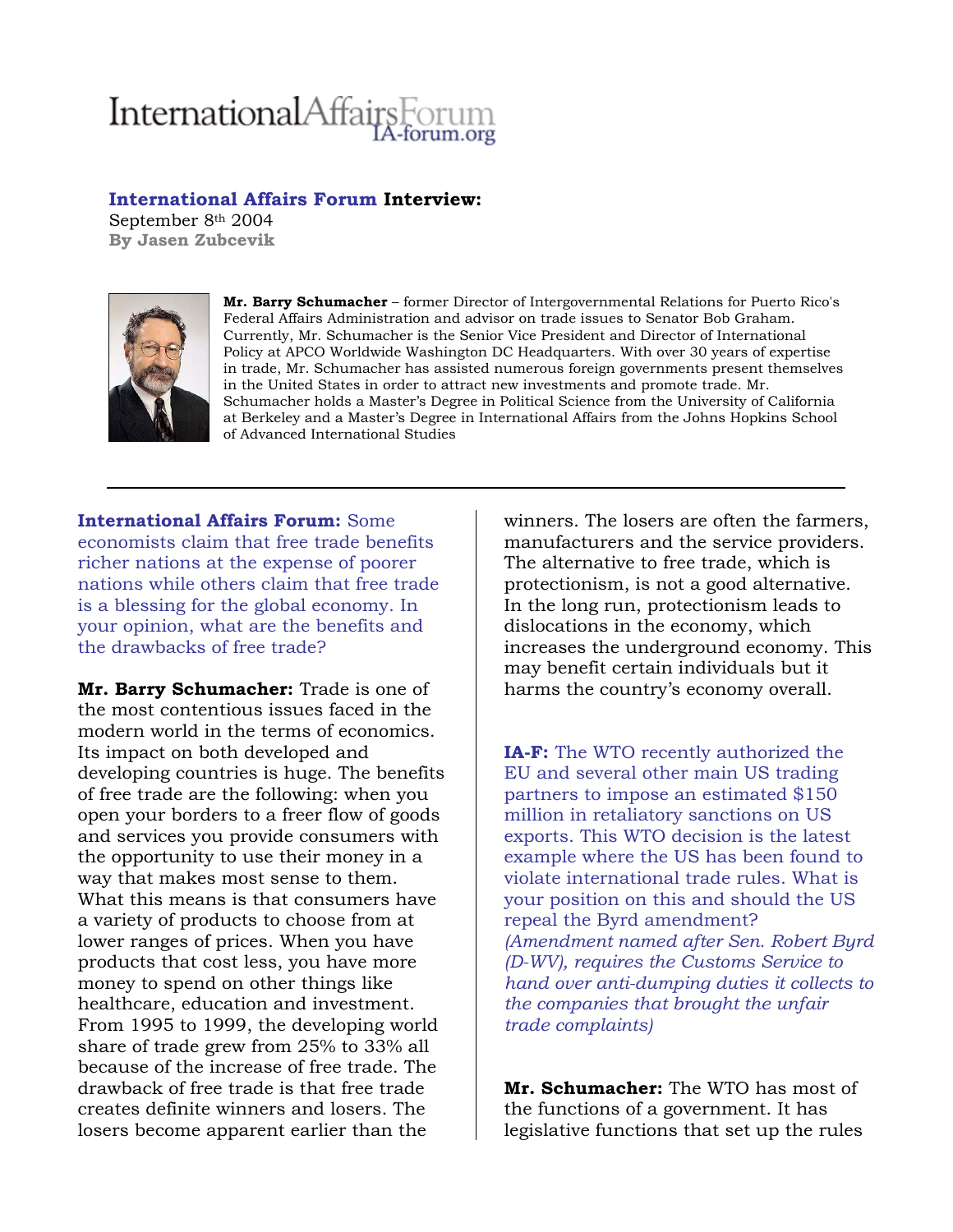that govern international trade. It also has a judicial function that interprets rulings such as the decision on the Byrd amendment. The executive function is within the member states that have to implement the rules and regulations themselves. This ruling is the example of the WTO judicial function. When people are unhappy with the WTO they are actually unhappy with its judicial interpretations. They claim that either the WTO decision goes far beyond what the original Uruguay Round Agreement was or simply don't like the interpretation.

From political standpoint, I don't think that the US will repeal the Byrd amendment and will have to suffer the consequences. In my opinion, the Byrd amendment skirts the line between the clearly countermanding violations of international trade and the WTO imposing itself on the internal decisionmaking of the government. After all, the Byrd amendment is nothing more then having the US government say "the money we collect from tariffs shall simply go to various industries that need help". The Byrd amendment is clearly an incentive for companies to file trade cases, because if they file and win them, they get revenues from the tariffs. Because this practice limits international trade, many claim that it clearly contravenes the spirit of the WTO.

**IA-F:** Some argue that international trade laws hurt companies and workers in the US. What is your position on this issue?

**Mr. Schumacher:** In the larger picture it is not a question of helping or hurting but whether we can create an environment where companies know the rules. Companies want certainty so they can plan their business. If you clutter any system up with too many rules and regulations after a while it has a negative impact on all parties.

**IA-F:** Could the outcome of the US presidential elections have an impact on the US government position on global trade?

**Mr. Schumacher:** Every US president, irrespective of party, has promoted open trade. The core values are not in question. However, around the edges, like with issues involving child labor, human trafficking, low wages and environmental issues, the opinions are different. If President Bush is re-elected, the administration's attention to these traderelated issues to trade will be minimal. If Senator Kerry is elected, I believe more weight would be given to them in the context of trade debates. Also, those constituencies that have been hit in recent years by competing imports (like steel and textiles); I would expect them to clamor for help from Kerry, if he is elected.

**IA-F:** As the director of intergovernmental relations for Puerto Rico's Federal Affairs Administration you were actively involved in the formation of the Caribbean Basin Initiative (CBI). Could you explain to our readers what is the CBI and to what extent has it been successful?

**Mr. Schumacher:** In the mid 1980's the US recognized that the Caribbean countries could not effectively compete in the world market through exports. They were primarily tourism and agriculture based economies. Because of their proximity to the US and because most of their imports came from the US, the US created an unilateral concession to these countries to provide a more open and free market to facilitate the export of their products. As a result, there has been some diversification of these economies, especially with the textile industry. But again, there are limits of how diversified